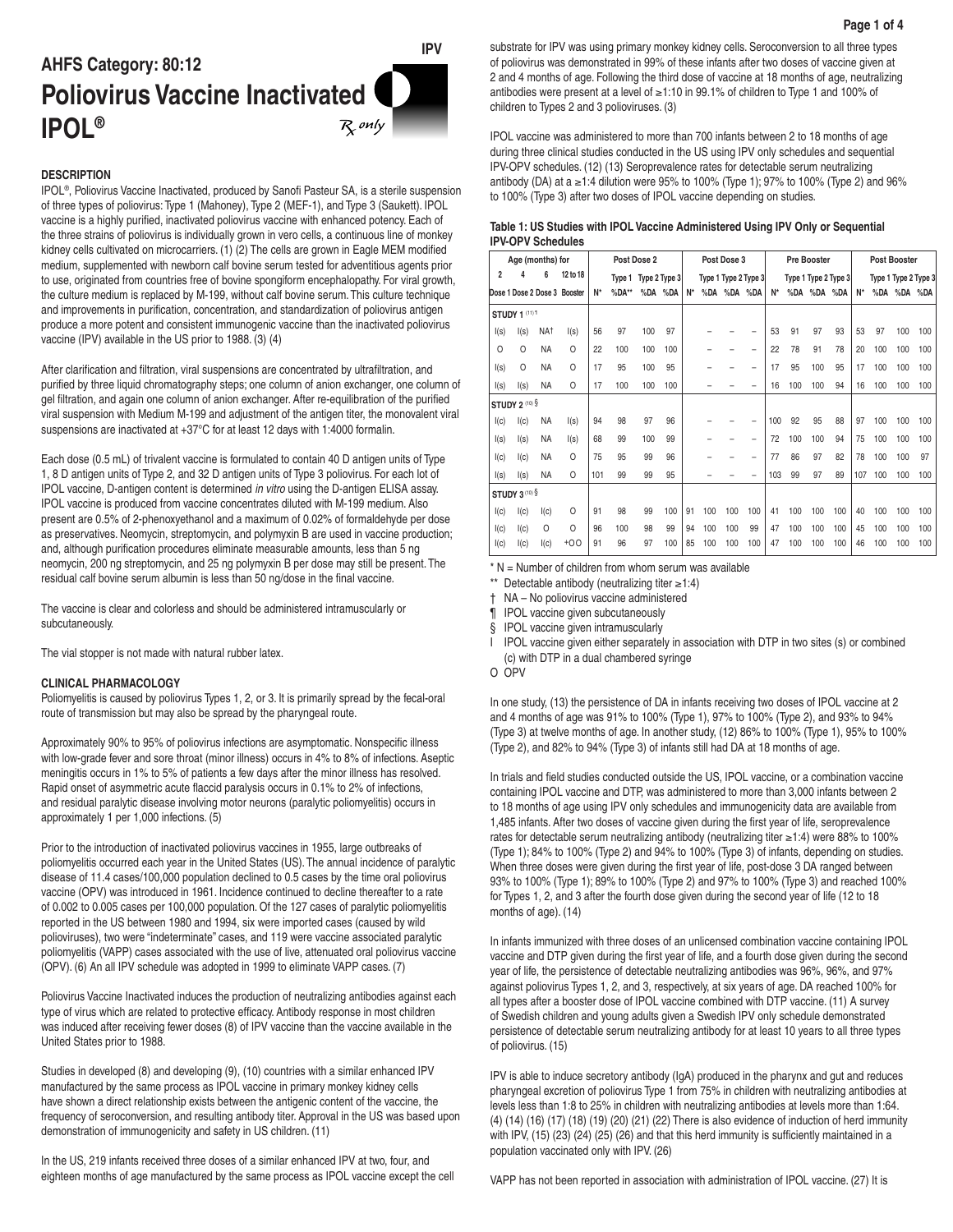# **INDICATIONS AND USAGE**

IPOL vaccine is indicated for active immunization of infants (as young as 6 weeks of age), children, and adults for the prevention of poliomyelitis caused by poliovirus Types 1, 2, and 3. (28)

# **INFANTS, CHILDREN AND ADOLESCENTS**

# **General Recommendations**

It is recommended that all infants (as young as 6 weeks of age), unimmunized children, and adolescents not previously immunized be vaccinated routinely against paralytic poliomyelitis. (29) Following the eradication of poliomyelitis caused by wild poliovirus from the Western Hemisphere (including North and South America) (30), an IPV-only schedule was recommended to eliminate VAPP. (7)

All children should receive four doses of IPV at ages 2, 4, 6 to 18 months, and 4 to 6 years. OPV is no longer available in the US and is not recommended for routine immunization. (7)

Previous clinical poliomyelitis (usually due to only a single poliovirus type) or incomplete immunization with OPV are not contraindications to completing the primary series of immunization with IPOL vaccine.

### **Children Incompletely Immunized**

Children of all ages should have their immunization status reviewed and be considered for supplemental immunization as follows for adults. Time intervals between doses longer than those recommended for routine primary immunization do not necessitate additional doses as long as a final total of four doses is reached (see **DOSAGE AND ADMINISTRATION** section).

### **ADULTS**

#### **General Recommendations**

Routine primary poliovirus vaccination of adults (generally those 18 years of age or older) residing in the US is not recommended. Unimmunized adults who are potentially exposed to wild poliovirus and have not been adequately immunized should receive polio vaccination in accordance with the schedule given in the **DOSAGE AND ADMINISTRATION** section. (28)

Persons with previous wild poliovirus disease who are incompletely immunized or unimmunized should be given additional doses of IPOL vaccine if they fall into one or more categories listed.

The following categories of adults are at an increased risk of exposure to wild polioviruses: (28) (31)

- Travelers to regions or countries where poliomyelitis is endemic or epidemic.
- Healthcare workers in close contact with patients who may be excreting polioviruses.
- Laboratory workers handling specimens that may contain polioviruses.
- Members of communities or specific population groups with disease caused by wild polioviruses.

# **IMMUNODEFICIENCY AND ALTERED IMMUNE STATUS**

IPOL vaccine should be used in all patients with immunodeficiency diseases and members of such patients' households when vaccination of such persons is indicated. This includes patients with asymptomatic HIV infection, AIDS or AIDS-Related Complex, severe combined immunodeficiency, hypogammaglobulinemia, or agammaglobulinemia; altered immune states due to diseases such as leukemia, lymphoma, or generalized malignancy; or an immune system compromised by treatment with corticosteroids, alkylating drugs, antimetabolites or radiation. Immunogenicity of IPOL vaccine in individuals receiving immunoglobulin could be impaired, and patients with an altered immune state may or may not develop a protective response against paralytic poliomyelitis after administration of IPV. (32)

As with any vaccine, vaccination with IPOL vaccine may not protect 100% of individuals.

Use with other vaccines: refer to **DOSAGE AND ADMINISTRATION** section for this information.

# **CONTRAINDICATIONS**

IPOL vaccine is contraindicated in persons with a history of hypersensitivity to any component of the vaccine, including 2-phenoxyethanol, formaldehyde, neomycin, streptomycin, and polymyxin B.

No further doses should be given if anaphylaxis or anaphylactic shock occurs within 24 hours of administration of one dose of vaccine.

Vaccination of persons with an acute, febrile illness should be deferred until after recovery; however, minor illness, such as mild upper respiratory infection, with or without low grade fever, are not reasons for postponing vaccine administration.

#### **WARNINGS**

Neomycin, streptomycin, polymyxin B, 2-phenoxyethanol, and formaldehyde are used in the

production of this vaccine. Although purification procedures eliminate measurable amounts of these substances, traces may be present (see **DESCRIPTION** section), and allergic reactions may occur in persons sensitive to these substances (see **CONTRAINDICATIONS** section).

Systemic adverse reactions reported in infants receiving IPV concomitantly at separate sites or combined with DTP have been similar to those associated with administration of DTP alone. (11) Local reactions are usually mild and transient in nature.

Although no causal relationship between IPOL vaccine and Guillain-Barré Syndrome (GBS) has been established, (28) GBS has been temporally related to administration of another inactivated poliovirus vaccine. Deaths have been reported in temporal association with the administration of IPV (see **ADVERSE REACTIONS** section).

# **PRECAUTIONS**

### **GENERAL**

Prior to an injection of any vaccine, all known precautions should be taken to prevent adverse reactions. This includes a review of the patient's history with respect to possible sensitivity to the vaccine or similar vaccines.

Healthcare providers should question the patient, parent or guardian about reactions to a previous dose of this product, or similar product.

Epinephrine injection (1:1000) and other appropriate agents should be available to control immediate allergic reactions.

Healthcare providers should obtain the previous immunization history of the vaccinee, and inquire about the current health status of the vaccinee.

Immunodeficient patients or patients under immunosuppressive therapy may not develop a protective immune response against paralytic poliomyelitis after administration of IPV.

Administration of IPOL vaccine is not contraindicated in individuals infected with HIV. (33) (34) (35)

Special care should be taken to ensure that the injection does not enter a blood vessel.

### **INFORMATION FOR PATIENTS**

Patients, parents, or guardians should be instructed to report any serious adverse reactions to their healthcare provider.

The healthcare provider should inform the patient, parent, or guardian of the benefits and risks of the vaccine.

The healthcare provider should inform the patient, parent, or guardian of the importance of completing the immunization series.

The healthcare provider should provide the Vaccine Information Statements (VISs) which are required to be given with each immunization.

# **DRUG INTERACTIONS**

There are no known interactions of IPOL vaccine with drugs or foods. Concomitant administration of other parenteral vaccines, with separate syringes at separate sites, is not contraindicated. The first two doses of IPOL vaccine may be administered at separate sites using separate syringes concomitantly with DTaP, acellular pertussis, *Haemophilus influenzae* type b (Hib), and hepatitis B vaccines. From historical data on the antibody responses to diphtheria, tetanus, acellular pertussis, Hib, or hepatitis B vaccines used concomitantly or in combination with IPOL vaccine, no interferences have been observed on the immunological end points accepted for clinical protection. (11) (16) (36) (See **DOSAGE AND ADMINISTRATION** section.)

If IPOL vaccine has been administered to persons receiving immunosuppressive therapy, an adequate immunologic response may not be obtained. (See **PRECAUTIONS – GENERAL** section.)

# **CARCINOGENESIS, MUTAGENESIS, IMPAIRMENT OF FERTILITY**

Long-term studies in animals to evaluate carcinogenic potential or impairment of fertility have not been conducted.

### **PREGNANCY**

Animal reproduction studies have not been conducted with IPOL vaccine. It is also not known whether IPOL vaccine can cause fetal harm when administered to a pregnant woman or can affect reproduction capacity. IPOL vaccine should be given to a pregnant woman only if clearly needed.

#### **NURSING MOTHERS**

It is not known whether IPOL vaccine is excreted in human milk. Because many drugs are excreted in human milk, caution should be exercised when IPOL vaccine is administered to a nursing woman.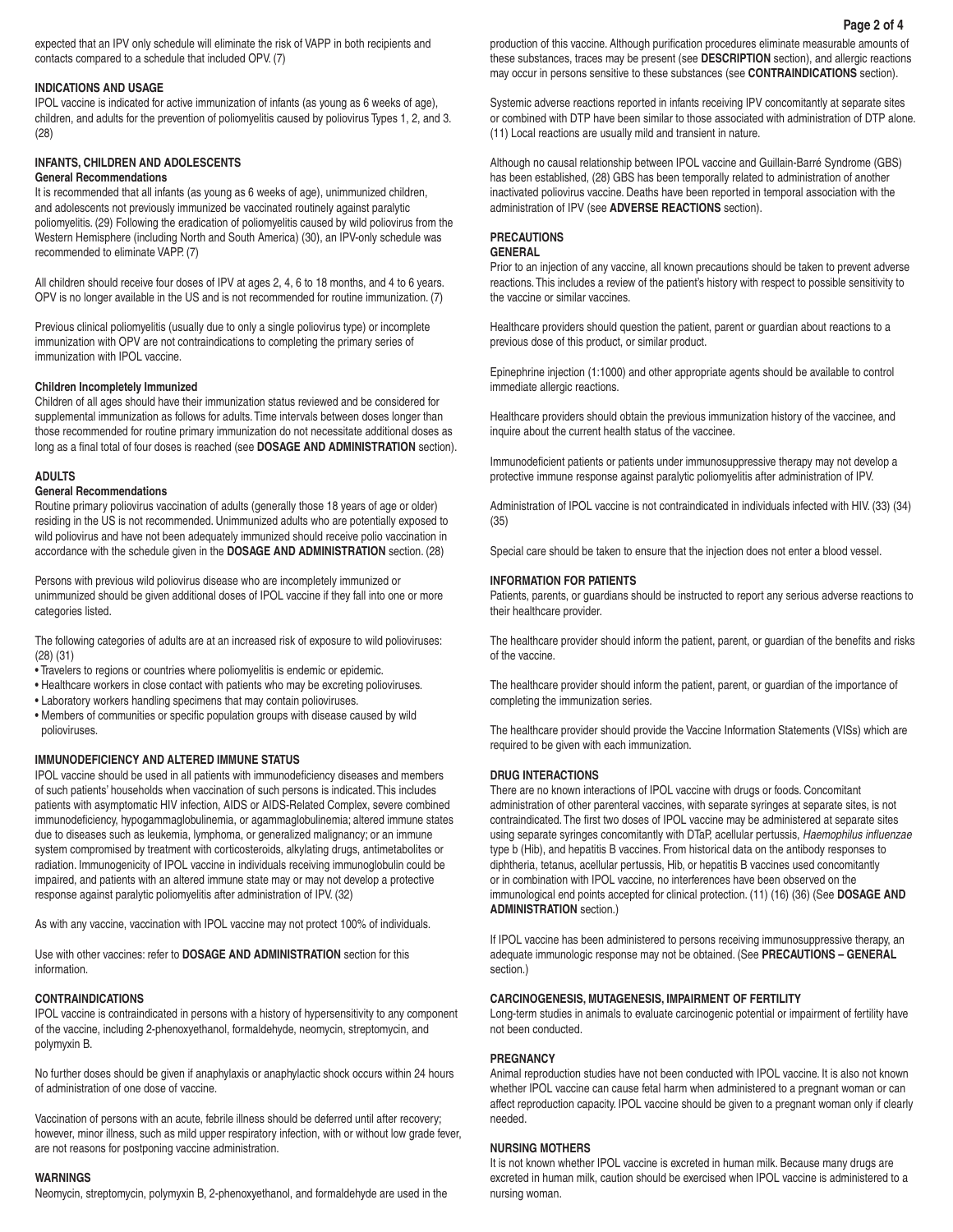# **PEDIATRIC USE**

SAFETY AND EFFECTIVENESS OF IPOL VACCINE IN INFANTS BELOW SIX WEEKS OF *AGE HAVE NOT BEEN ESTABLISHED.* (12) (20) (See **DOSAGE AND ADMINISTRATION** section.)

In the US, infants receiving two doses of IPV at 2 and 4 months of age, the seroprevalence to all three types of poliovirus was demonstrated in 95% to 100% of these infants after two doses of vaccine. (12) (13)

# **ADVERSE REACTIONS**

# **Body System As A Whole**

In earlier studies with the vaccine grown in primary monkey kidney cells, transient local reactions at the site of injection were observed. (3) Erythema, induration and pain occurred in 3.2%, 1% and 13%, respectively, of vaccinees within 48 hours post-vaccination. Temperatures of ≥39°C (≥102°F) were reported in 38% of vaccinees. Other symptoms included irritability, sleepiness, fussiness, and crying. Because IPV was given in a different site but concurrently with Diphtheria and Tetanus Toxoids and Pertussis Vaccine Adsorbed (DTP), these systemic reactions could not be attributed to a specific vaccine. However, these systemic reactions were comparable in frequency and severity to that reported for DTP given alone without IPV. (12) Although no causal relationship has been established, deaths have occurred in temporal association after vaccination of infants with IPV. (37)

Four additional US studies using IPOL vaccine in more than 1,300 infants, (12) between 2 to 18 months of age administered with DTP at the same time at separate sites or combined have demonstrated that local and systemic reactions were similar when DTP was given alone.

**Table 2 (12): Percentage of Infants Presenting with Local or Systemic Reactions at 6, 24, and 48 Hours of Immunization with IPOL Vaccine Administered Intramuscularly**  Concomitantly at Separate Sites with Sanofi<sup>1</sup> Whole-Cell DTP Vaccine at 2 and 4 Months **of Age and with Sanofi Acellular Pertussis Vaccine (Tripedia®) at 18 Months of Age**

|                                              | AGE AT IMMUNIZATION                                                                                                                  |                        |       |       |                        |         |                        |                        |         |  |  |
|----------------------------------------------|--------------------------------------------------------------------------------------------------------------------------------------|------------------------|-------|-------|------------------------|---------|------------------------|------------------------|---------|--|--|
|                                              |                                                                                                                                      | 2 Months               |       |       | 4 Months               |         | 18 Monthst<br>$(n=74)$ |                        |         |  |  |
| <b>REACTION</b>                              |                                                                                                                                      | (n=211)                |       |       | $(n=206)$              |         |                        |                        |         |  |  |
|                                              |                                                                                                                                      | 6 Hrs. 24 Hrs. 48 Hrs. |       |       | 6 Hrs. 24 Hrs. 48 Hrs. |         |                        | 6 Hrs. 24 Hrs. 48 Hrs. |         |  |  |
| Local, IPOL<br>vaccine<br>alone <sup>§</sup> |                                                                                                                                      |                        |       |       |                        |         |                        |                        |         |  |  |
| Erythema $>1$ "                              | 0.5%                                                                                                                                 | 0.5%                   | 0.5%  | 1.0%  | $0.0\%$                | $0.0\%$ | 1.4%                   | 0.0%                   | $0.0\%$ |  |  |
| Swelling                                     | 11.4%                                                                                                                                | 5.7%                   | 0.9%  | 11.2% | 4.9%                   | 1.9%    | 2.7%                   | 0.0%                   | $0.0\%$ |  |  |
| <b>Tenderness</b>                            | 29.4%                                                                                                                                | 8.5%                   | 2.8%  | 22.8% | 4.4%                   | 1.0%    | 13.5%                  | 4.1%                   | 0.0%    |  |  |
| Systemic*                                    |                                                                                                                                      |                        |       |       |                        |         |                        |                        |         |  |  |
| Fever >102.2°F                               | 1.0%                                                                                                                                 | 0.5%                   | 0.5%  | 2.0%  | 0.5%                   | $0.0\%$ | $0.0\%$                | 0.0%                   | 4.2%    |  |  |
| Irritability                                 | 64.5%                                                                                                                                | 24.6%                  | 17.5% | 49.5% | 25.7%                  | 11.7%   | 14.7%                  | 6.7%                   | 8.0%    |  |  |
| Tiredness                                    | 60.7%                                                                                                                                | 31.8%                  | 7.1%  | 38.8% | 18.4%                  | 6.3%    | 9.3%                   | 5.3%                   | 4.0%    |  |  |
| Anorexia                                     | 16.6%                                                                                                                                | 8.1%                   | 4.3%  | 6.3%  | 4.4%                   | 2.4%    | 2.7%                   | 1.3%                   | 2.7%    |  |  |
| Vomiting                                     | 1.9%                                                                                                                                 | 2.8%                   | 2.8%  | 1.9%  | 1.5%                   | 1.0%    | 1.3%                   | 1.3%                   | $0.0\%$ |  |  |
| Persistent<br>Crying                         | Percentage of infants within 72 hours after immunization was 0.0% after<br>dose one, 1.4% after dose two, and 0.0% after dose three. |                        |       |       |                        |         |                        |                        |         |  |  |

¶ Sanofi Pasteur Inc. formerly known as Aventis Pasteur Inc.

§ Data are from the IPOL vaccine administration site, given intramuscularly.

\* The adverse reaction profile includes the concomitant use of Sanofi whole-cell DTP vaccine or Tripedia vaccine with IPOL vaccine. Rates are comparable in frequency and severity to that reported for whole-cell DTP given alone.

† Children who have been vaccinated with Tripedia vaccine.

#### *Digestive System*

Anorexia and vomiting occurred with frequencies not significantly different as reported when DTP was given alone without IPV or OPV. (12)

#### *Nervous System*

Although no causal relationship between IPOL vaccine and GBS has been established, (28) GBS has been temporally related to administration of another inactivated poliovirus vaccine.

#### **Post-marketing Experience**

The following adverse events have been identified during postapproval use of IPOL vaccine. Because these events are reported voluntarily from a population of uncertain size, it may not be possible to reliably estimate their frequency or establish a causal relationship to vaccine exposure. Adverse events were included based on one or more of the following factors: severity, frequency of reporting or strength of evidence for a causal relationship.

- *Blood and lymphatic system disorders:* lymphadenopathy
- *General disorders and administration site conditions:* agitation, injection site reaction including injection site rash and mass
	- *Immune system disorders:* type I hypersensitivity including allergic reaction, anaphylactic reaction, and anaphylactic shock
- *Musculoskeletal and connective tissue disorders:* arthralgia, myalgia
- *Nervous system disorders:* convulsion, febrile convulsion, headache, paresthesia, and somnolence
- *Skin and subcutaneous tissue disorders:* rash, urticaria

#### **Reporting of Adverse Events**

The National Vaccine Injury Compensation Program, established by the National Childhood Vaccine Injury Act of 1986, requires physicians and other healthcare providers who administer vaccines to maintain permanent vaccination records and to report occurrences of certain adverse events to the US Department of Health and Human Services. Reportable events include those listed in the Act for each vaccine and events specified in the package insert as contraindications to further doses of that vaccine. (38) (39) (40)

Reporting by parents or guardians of all adverse events after vaccine administration should be encouraged. Adverse events following immunization with vaccine should be reported by healthcare providers to the US Department of Health and Human Services (DHHS) Vaccine Adverse Event Reporting System (VAERS). Reporting forms and information about reporting requirements or completion of the form can be obtained from VAERS through a toll-free number 1-800-822-7967. (38) (39) (40)

### **Healthcare providers also should report these events to the Pharmacovigilance Department, Sanofi Pasteur Inc., Discovery Drive, Swiftwater, PA 18370 or call 1-800-822-2463.**

# **DOSAGE AND ADMINISTRATION**

Parenteral drug products should be inspected visually for particulate matter and discoloration prior to administration, whenever solution and container permit. The vial and its packaging should be inspected prior to use for evidence of leakage or a faulty seal. If evidence of such defects are observed, the vaccine should not be used. Do not remove the vial stopper or the metal seal holding it in place.

After preparation of the injection site, using a suitable sterile needle and aseptic technique, immediately administer IPOL vaccine intramuscularly or subcutaneously. In infants and small children, the mid-lateral aspect of the thigh is the preferred site. In older children and adults, IPOL vaccine should be administered intramuscularly or subcutaneously in the deltoid area. IPOL should not be combined through reconstitution or mixed with any other vaccine.

To help avoid HIV (AIDS), HBV (Hepatitis), and other infectious diseases due to accidental needlesticks, contaminated needles should not be recapped or removed, unless there is no alternative or that such action is required by a specific medical procedure.

Care should be taken to avoid administering the injection into or near blood vessels and nerves. If blood or any suspicious discoloration appears in the syringe, do not inject but discard contents and repeat procedures using a new dose of vaccine administered at a different site.

#### DO NOT ADMINISTER VACCINE INTRAVENOUSLY.

#### **Children**

The primary series of IPOL vaccine consists of three 0.5 mL doses administered intramuscularly or subcutaneously, preferably eight or more weeks apart and usually at ages 2, 4, and 6 to 18 months. Under no circumstances should the vaccine be given more frequently than four weeks apart. The first immunization may be administered as early as six weeks of age. For this series, a booster dose of IPOL vaccine is administered at 4 to 6 years of age. (41)

# **Use with Other Vaccines**

From historical data on the antibody responses to diphtheria, tetanus, whole-cell or acellular pertussis, Hib, or hepatitis B vaccines used concomitantly with IPOL vaccine, no interferences have been observed on the immunological end points accepted for clinical protection. (11) (16) (36) (See **DRUG INTERACTIONS** section.)

If the third dose of IPOL vaccine is given between 12 to 18 months of age, it may be desirable to administer this dose with Measles, Mumps, and Rubella (MMR) vaccine and/or other vaccines using separate syringes at separate sites, (28) but no data on the immunological interference between IPOL vaccine and these vaccines exist.

#### **Use in Previously Vaccinated Children**

Children and adolescents with a previously incomplete series of polio vaccine should receive sufficient additional doses of IPOL vaccine to complete the series.

Interruption of the recommended schedule with a delay between doses does not interfere